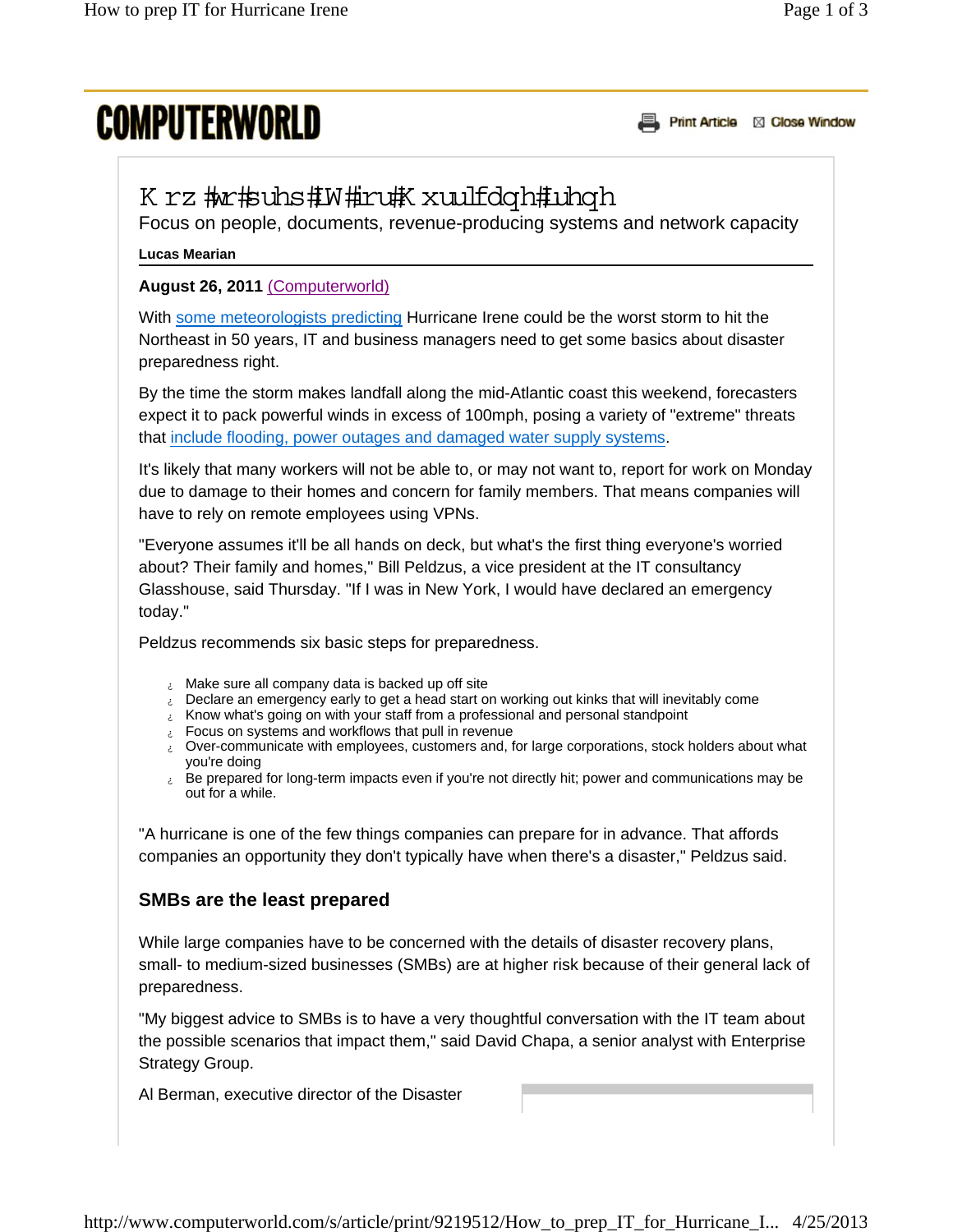Recovery Institute International (DRI) in New York City, said that if companies focus on three things - employee resources, network capacity and critical documents -- they'll come away from the hurricane in pretty good shape.

"One of the things we see when we get lots of water is destruction of documents, including their charter, the checking stuff and all the information

# **Related Blog**



**Sharon Machlis:**  Hurricane Irene apps, maps and more

they really need to do business," he said. "Even for large companies, make sure you've got all the documents you need -- both electronically and on paper -- out of there."

Berman also said businesses fail to realize that while people worry the Internet will go down during a storm, it's about having enough concurrent VPN sessions so that employees can work remotely.

"Everyone always worries that the Internet is going down. Well, transaction processing uses the least amount of resources on the Internet. While graphics and music uses the most," he said. "It won't be the Internet that fails but the VPN."

### **Have your head in the cloud**

Enterprise Strategy Group on Thursday released a new report on replication technologies that are available for business continuity and disaster recovery.

Particularly advantageous for SMBs are cloud services, which now offer enterprise-class disaster recovery capabilities at a cost that's affordable. But, don't hog the bandwidth. The more data you want to recover, the more it'll cost you. So store only what you need to get the business running again, and not up to full speed.

When choosing a cloud service provider, make sure you consider where they're located. If they're on your power grid, don't use them.

"A business may think they're pretty well covered because they're replicating data to an offsite data center miles away, but it may be on same power grid as their office building," Berman said.

One other point to remember is that while a disaster may strike entire regions or coastlines, companies - no matter how large - must learn to react locally.

For example, find out how your municipal Office of Emergency Management, local fire department and electrical utility is planning to react if outages occur.

Companies should have cots, flashlights, food and water on hand for employees who may need to stay in the building during the storm to ensure they can restore systems after it passes.

Chapa said businesses must identify alternative forms of communications for employees, such as text messaging over cellular phones.

# **Examine your data: What's critical?**